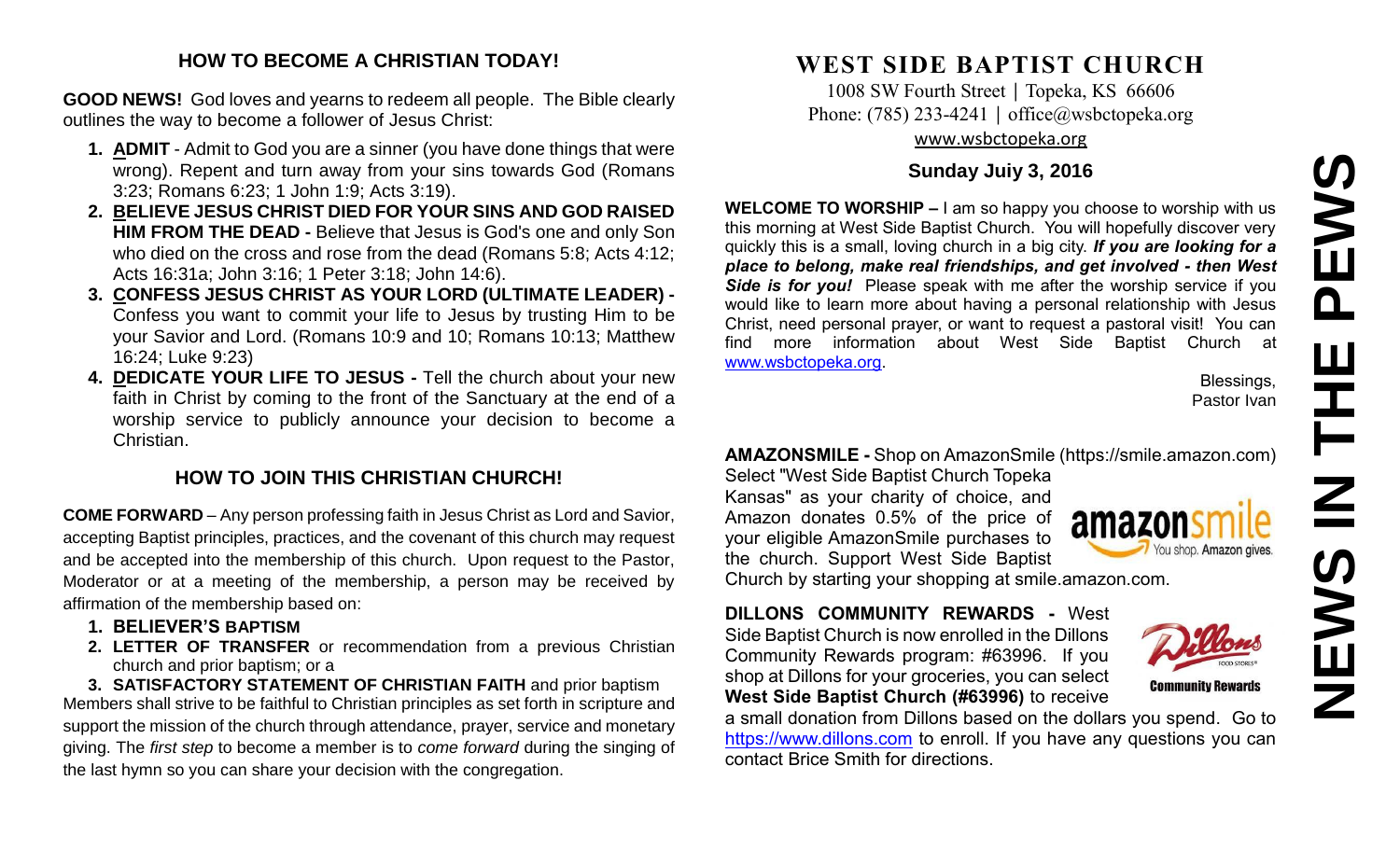**CHOIR REHEARSALS FOR WORSHIP IN THE PARK** – The annual, ecumenical worship service in Gage Park will be on **Sunday, September 18 this year**. The churches – Central Congregational Church, Gage Park Baptist Church, Potwin Presbyterian, and West Side Christian Church - are joining their choirs to provide special music throughout the service.

Due to the number of songs they are to learn, we will be rehearsing together throughout the summer. We are hopeful that choir members from all the churches will be able to attend many of the rehearsals shown below.

• Sat, July 16  $@$  1:30 – 3:30 pm

**DOORSTEP'S "CHRISTMAS IN JULY" –** Each year with "Christmas in July," Doorstep is trying to help alleviate the strain for donated items at the end of the year. Doorstep adopts 250 households with 700+ individuals annually through the Christmas Bureau. By having items donated in July, our Christmas Store Chair, Judy Neher, has a better

idea of what items we are lacking in November and December. Since winter clothing is not out in July, we are asking you to donate toys, health kit items, household items, and adult gifts (no short-sleeve or sleeveless clothes). We are also collecting school supplies and backpacks. Please look over the "Christmas in July" flier on the bulletin board to see how you can help.

**MISSION COMMITTEE – Are you interested in God's work in Topeka and Around the World? Join Pastor Ivan** for a Mission Meeting on the **Third Tuesday of July (July 19) at 6:00 p.m. in Homer Hall (Parlor)**. Everyone is invited!

**NEWSLETTER** – **PICK UP a copy of the JULY "The Witness" newsletter.** Articles and updates for the **AUGUST**  newsletter are due on **Wednesday, July 20 at 12:00 noon**. Send articles, news, testimonials, poetry, etc. to Lynda Cokeley : at [office@wsbctopeka.org.](mailto:office@wsbctopeka.org) "The Witness" calendar and newsletter will be printed for distribution on Sunday, July 31.



**RECORDINGS** - Our worship service is audio recorded. Contact the Church Office if you would like a DVD or CD of today's service or a service you missed.

**RIDE TO CHURCH** - If you need transportation to / from a worship service or another church-related activity, please call the Church Office at (785) 233- 4241 during office hours (Tuesday thru Friday, 8:00 a.m. to 4:30 p.m.). Volunteers are needed to ride along with our driver to pick-up children for Church.



See Pastor Ivan with questions, or if you would like to volunteer.



**SUMMER SERMON SERIES – A LIFE WORTH LIVING!** Pastor has started a new sermon series on the Book of Galatians:

- July 10 Galatians 3:26-4:7: "Sons and Daughters of God"
- July 17 Galatians 5:1-15: "The Only Thing that Matters!"
- July 24 Galatians 5:16-26: "Live by the Holy Spirit"
- July 31 Galatians 6:1-10: "Doing Good to All"
- August 7 Galatians 6:11-18: "The End is the Beginning"

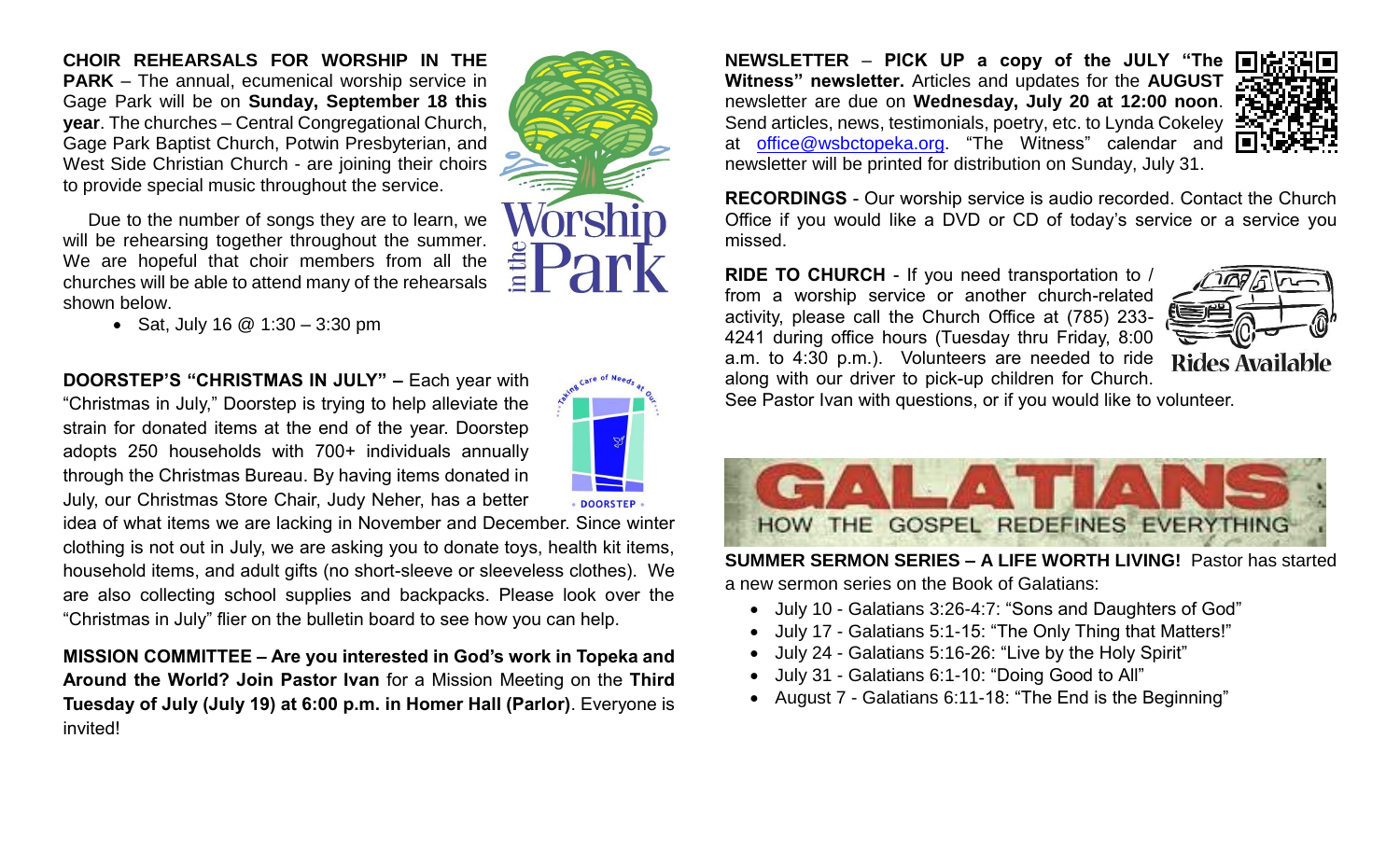**SURVEYS – Have you Completed Your Survey?**  Thank you to the numerous individuals who have completed the **Core Values Survey** and the **Serving as the Hands & Feet of Christ** form. This invaluable information will be used by the Church Council and Nominating Committee to recruit volunteers and leaders to guide Christ's Church into the future. Remember:



- God has Gifted Every Person for Service
- Every One has a Place to Serve
- Serve in the Place Which Matches Your Passions!

Extra surveys may be picked up in the Church Office, or complete on-line.

**WORLD MISSION CONFERENCE –** Pastor Ivan and his family will be attending the **World Mission Conference in Green Lake, Wisconsin the week of Saturday, July 2 thru Saturday, July 9**. WSBC will have a guest preacher on Sunday, July 3. In the event of an emergency, please call the Church Office or Pastor's cellphone.





**YOUTH GROUP NAME – T.A.C.O.S. –** The Youth Group has chosen a new name: **T.A.C.O.S.** which stands for **"Teens at Church on Sundays."** Mark Calloway has helped the T.A.C.O.S. Youth Group design a new logo. New T-shirts will be ordered, soon. Watch for more news from these young leaders.

**ABCUSA 2017 BIENNIAL – Save the Date!** Go with the Greuter family to the American Baptist Churches Biennial Mission Summit in Portland, Oregon, next year - June 30 to July 2, 2017. A number of exciting events occur before and after the official Mission Summit dates - so plan to come for the full event! www.americanbaptists2017.com



#### **IN OUR THOUGHTS AND PRAYERS**

Amanda – grief and emotional support (Almira Collier's granddaughter) Jane Baker – Healing for diabetes Mark Calloway – Healing for tumor on pituitary gland Albert Carpenter – Healing for health issues (Harry and Pat's son) Bradley Carpenter – Healing for cancer (Harry and Pat's grandson) Harry Carpenter – Healing for health issues and infections (6/7) Russ Hunter – Healing for health issues (Fran's husband) \*Alice Kieffer – Healing for health concerns \*Reginald Kirby – Healing for foot and health concerns \*Etta Landis – Healing for health concerns \*Madeleine Martinson \*Gil McCurdy – Healing for eyesight Becky Poe – Healing for health issues Savannah Redmond – Heart Transplant only 14 years old (Lynda's friend) Brian Roach Sr. – Healing for cancer (Kate Olsen's son) Bob Roesler – Interim Minister at First Baptist Church of Ottawa, Kansas Hazel Smith-Tindall – Healing for fractured sternum (Kate Olsen's mother) (5/4) Elma Tschantz – Hospice care (Colleen Smith's mother) Adriana White – Healing for personal issues *\*Homebound*

**MEMORIAL SERVICE FOR VERA COCHRAN –** The WSBC family expresses its sincere sympathy to Vera Cochran's family at her passing on **Wednesday, June 8, 2016. A Memorial Service (and luncheon) scheduled for Sunday, JULY 17 at 2:00 p.m. in West Side Baptist Church's sanctuary. Private family burial to follow. The Church will receive memorials to honor her life and legacy.** 

Tom and Jan Mansfield are inviting you to come help celebrate Virginia Mansfield's 90th birthday with a reception on Sunday, July 10th from 1:30pm to 3:30pm at WSBC in Holmer Hall. No gifts please but your kind wishes are appreciated.